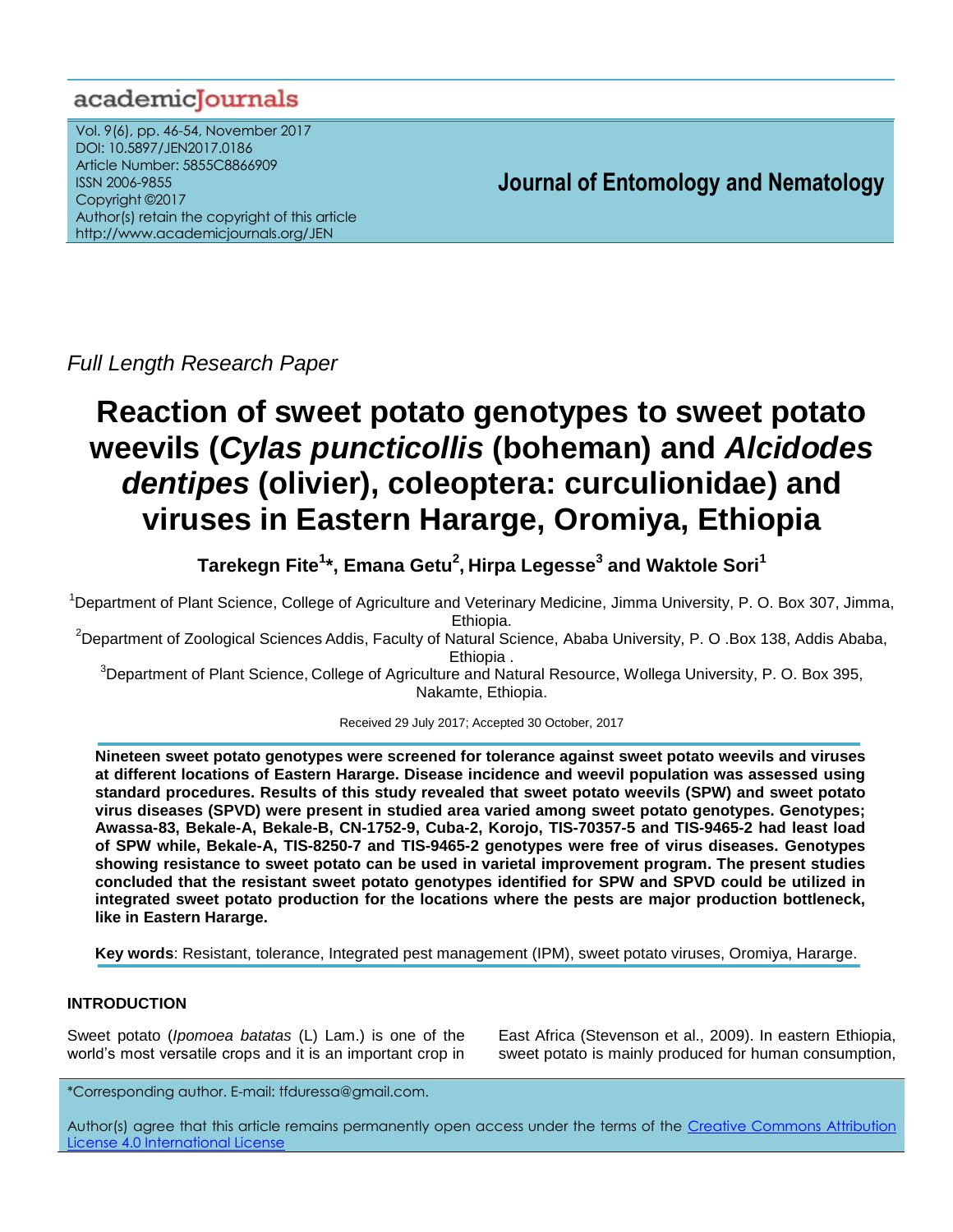as income source and livestock feed (Tarekegn et al*.,* 2014a). Over the years the significance of sweet potato usage in Ethiopia, particularly east and southwestern, has shown increasing trend. However, the obtained yields are far below the average production. Many factors including both biotic and abiotic limits the production and productivity of sweet potato in Eastern Oromiya, in particular in East Hararge.

World-wide weevils are economically important pests in horticultural crops (Braimah and Emden, 2010; Karuppaiah, 2015). In sweet potato, among various production constraints, sweet potato weevil (SPW) (*Cylas puncticollis* Boheman) (Tarekegn et al*.,* 2014a), striped sweet potato weevil (*Alcidodes dentipes* (Olivier)) are also economical interest of this important crop in Ethiopia and virus-induced diseases are important issues for yield reduction.

*C. puncticollis* limit sweet potato production by damaging vines, tubers and occasionally the foliage, thereby reducing both the yield and quality of the crop. Yield losses of 73% in Uganda (Smit, 1997), 20% in Tanzania (Kapinga et al., 1996), 22.26 to 70% in Ethiopia (Tarekegn et al*.,* 2014b) and 60 to 70 % in East Africa (Kabi et al*.,* 2001) in sweet potato have been recorded due to *Cylas spp.* Due to the cryptic feeding nature of the pest, some control practices like chemical and biological controls were ineffective (Smit et al*.,* 2001). Though cultural management of sweet potato weevils are crucial like the use of insecticide combinations such as sweet potato stems treated with Diazinon or Chlorpyrifos + Endosulfan spray after 45 days of planting was effective in controlling *C. puncticollis* in Southern Ethiopia (Alehegne and Eyob, 2013).

Often producers rely on chemical control for *C. puncticollis* management, however in addition to its side effect on living things and the environment in general; farmers of eastern Hararge do not afford to buy pesticide. However, some cultural practices like earthing-up, prompt harvesting and intercropping were found to be more effective in the management of *C. puncticollis* (Emana, 1990). Likely, destroying crop residues in the field after harvesting (Jansson et al., 1989); flooding of the field to kill the weevil larvae present in the roots in the field (Otto et al., 2006), crop sanitation and the avoidance of adjacent planting of successive crops (Powell et al., 2001; Smit and Matengo, 1995), Intercropping with other crops (Stathhers et al., 2005; Rajasekhara et al., 2006), mulching the field (Talekar, 1987a) and early harvesting (Cisneros and Gregory, 1994; Cisneros et al., 1995; Stathers et al., 2005; Ebregt et al., 2005) was also as an important promising part of cultural sweet potato weevil management.

Other biological factor that limits sweet potato production is sweet potato virus diseases (SPVD), throughout the world, causing yield reduction (Aritua et al., 1998; Carey et al., 1999; Fuglie, 2007; Geleta, 2009). Worldwide, at least nineteen different viruses have been described in sweet potato, but only eleven (sweet potato feathery mottle, sweet potato mild mottle, SWEET potato chlorotic stunt, sweet potato chlorotic fleck virus, sweet potato caulimo like virus, sweet potato potyvirus G and sweet potato leave curl virus*)* (Tairo et al., 2004; Ateka et al., 2004; Mukasa et al., 2003) of these have been recognized by the International Committee on Taxonomy of Viruses (ICTV).

In Ethiopia, particularly Southern Ethiopia, several SPVD have been detected. These include sweet potato chlorotic stunt virus (SPCSV), sweet potato feathery mottle virus (SPFMV), sweet potato mild mottle virus (SPMMV), sweet potato chlorotic fleck virus (SPCFV), sweet potato caulimo-like virus (SPCaLV), sweet potato mild speckling virus (SPMSV), C-6 (flexious rod virus), sweet potato latent virus (SwPLV), sweet potato *virus G* (SPVG) and cucumber mosaic virus (CMV) with SPFMV followed by SPCSV, SPVG and SPCSV being the most prevalent (Abraham, 2010; Tewodros et al., 2011; Shiferaw et al., 2014). In East Africa, SPVD can cause yield reduction up to 98% (Gibson et al., 1997; Gutierrez et al., 2003; Mukasa et al., 2003; Ndunguru et al., 2007).

Use of resistant variety is of a major component of integrated pest management. It is environmentally friendly and economically feasible approach. To some extent, the use of resistant landraces of sweet potato has reduced the incidence of SPVD and improved the yields under field condition (Karyeija et al., 2000; Rwegasira et al., 2004) as a part of sweet potato virus management. In North America, there is strong evidence that dry-fleshed cultivars of sweet potato (Jackson and Bohac, 2007) are resistant to sweet potato weevil, as feeding and oviposition on such genotypes are highly minimized due to genetic make-up variation (Mao et al., 2004).

Further, chemical compositions of the roots also play a vital role in resistance through volatile chemicals which mediate behavior that led to resistance to the American SPW, *Cylas formicarius elegantulus* (Wang and Kays, 2002). Also, the root and vine latex has been shown to reduce feeding and oviposition by SPW when applied to the surface of root cores and its addition to the semiartificial diets also reduced the number of feeding punctures (Data et al., 1996). Thus, the components in latex could be a source of chemical based resistance to SPW. Currently, there is little information on existing resistance of sweet potato genotypes against *Cylas* species and virus infections in Ethiopia. Thus, the objective of this research is to evaluate and select sweet potato genotypes resistant to sweet potato weevil and viral diseases in Eastern Hararge.

#### **MATERIALS AND METHODS**

#### **Description of the study sites**

Two sweet potato growing sites in Eastern Oromiya, Ethiopia were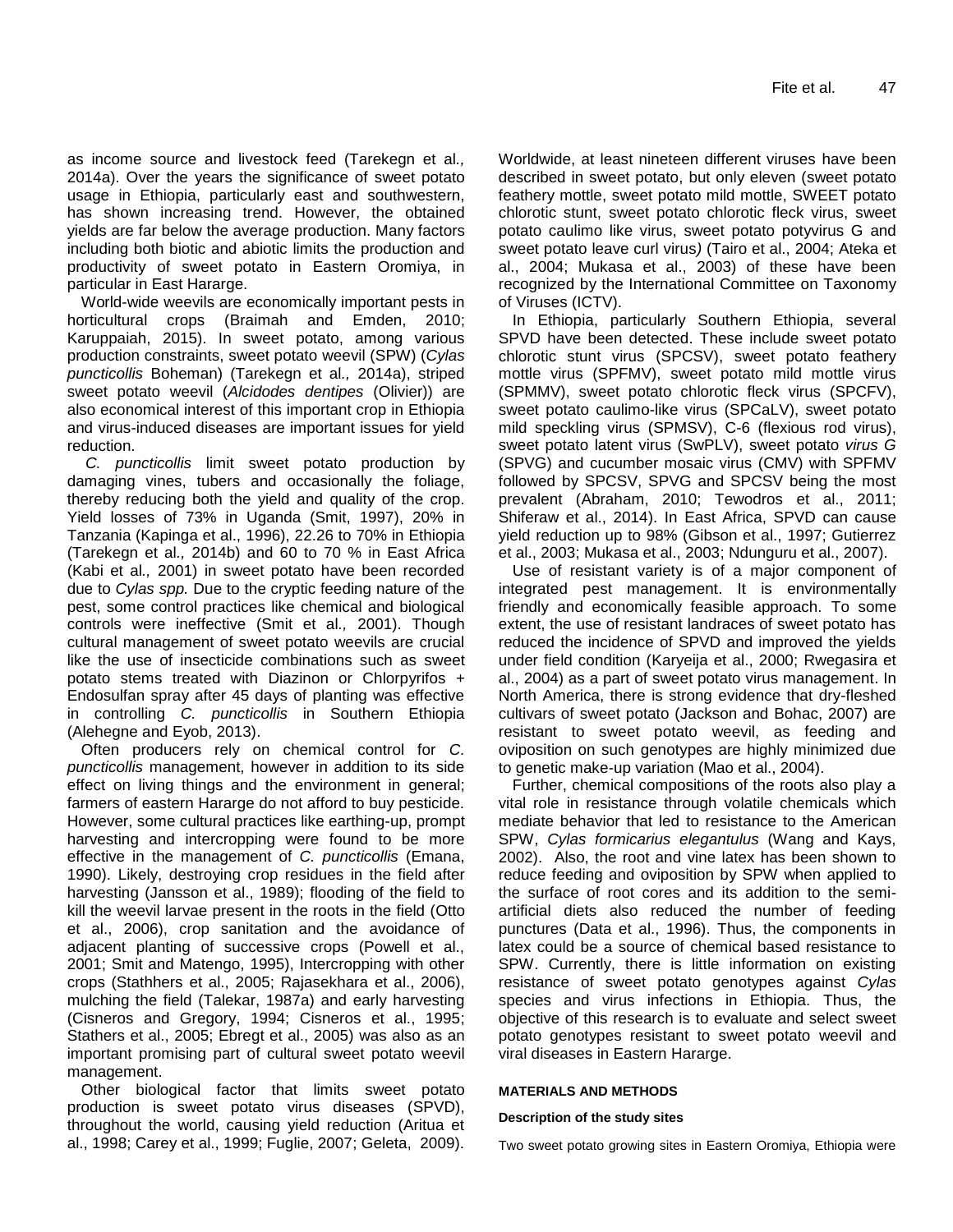

**Plate 1.** Detached leaves showing virus-like and virus symptoms observed on sweet potato plants collected from Southern and Eastern part of Ethiopia. A. Purple spotted leaves of plants infected with SPCSV; B. Vein chlorosis leaves of plants infected with SPFMV; C. Chlorotic spotted leaves of plants infected with SPVG; D. Healthy sweet potato leaves; E. Purple and Chlorotic spotted leaves of plants infected with SPVG+SPCSV; J. Leaf from a healthy plant. (Tewodros et al., 2011).

chosen to evaluate the effect of sweet potato genotypes on the expression of sweet potato weevil resistance and virus diseases. The two sites locations are among potential places for sweet potato production in East Hararge Zone of Eastern Oromiya, regional state. The two trials were conducted at Haramaya University Research Stations, Babile and Fadis during the rainy season of 2010/2011 (June to November). Babile was found at an altitude of 1646 m.a.s.l and 9° 13'19.147'' N and 42°19'47.538'' E and Fadis at an altitude of 1710 m.a.s.l, 9°8'20.272'' N and 42°4'39.783'' E. Both locations are found in the low-land agro ecological zones of East Hararge zone. During the six months of the cropping season (June to November 2011) rain fall was poorly distributed (523.4 mm).The maximum monthly rainfall was received in september (127.8 ml) whereas, the lowest in october (2 ml). The mean monthly maximum temperature is 27.81°C, while the mean monthly minimum temperature is 14.81°C (Source: Haramaya University–Babile research Station, 2011).

#### **Treatments and experimental design**

Treatments consisted of nineteen improved sweet potato genotypes at both locations, and the trials were laid out in a randomized complete block design (RCBD) with three replications. The plants were established on a single row in each plot. The plot size was 2  $m \times 6$  m. Each row consisted of 20 plants spaced 0.3 m apart. The nineteen improved sweet potato genotypes evaluated at both sites were: Barkume (local check), TIS-8250-7, Cuba-1, CN-1753-17, Korojo-2, CN-1753-14, Korojo, Bekale-A, Bukariso, Bekale-B, TIS-9465-2, TIS-9068-8, TIS-8250-1, Awassa-83, TIS-70357-5, CN-1752-9, TIS-9065-1, TIS-8441-3 and TIS-82/0602-11. These genotypes were obtained from Dire Dawa (Haramaya University). The genotypes were tested and damage quantified against pests in both sites (Sweet potato weevil population and virus diseases incidence). The number of sweet potato weevils under natural infestation was recorded on three randomly selected plants from each row of sweet potato genotype at two weeks intervals starting from one month (30 days) after planting (DAP). At the end of harvesting time, the average number of weevils was taken for both locations. The incidences of virus diseases at both locations were evaluated using infection symptoms through visual assessment, on the leaves and other parts of the plants, from randomly selected three plants per plot. The development of purple color spots on the sample plants was used to identify virus-positive specimen (Gutierrez et al., 2003) as shown in Plate 1. The rooting characteristics of sweet potato are one of the main required parameter to evaluate the pest and drought resistance of this crop. This data was taken randomly from two plants per row using spring

balance on 60 days after planting (DAP) to measure their root pulling resistance (kg) ability of each variety at both locations. The data for root pulling resistant were taken on the same day considering that soil preparation for planting was similar in both sites. The fresh root yield of sample plants were determined by size and weight of the storage roots. Medium sized and weevil free roots were considered as marketable roots. Small, oversized roots and weevil infected storage roots were considered as unmarketable roots following harvesting.

#### **Data analysis**

The collected data were subjected to analysis of variance and means were separated using least significant differences (LSD) at 0.05 probability level.

#### **RESULTS**

### *Cylas puncticollis* **and** *Alcidodes dentipes* **population on sweet potato**

The results of pooled analysis of the effect of SPWs on the sweet potato are summarized in Table 1 and Plate 2A. The result indicates that a significant (p<0.05) difference was observed among genotypes on the number of sweet potato weevil population per plant. Higher *C. puncticollis* (0.5 weevils/plant) was recorded in genotype *Korojo-2.* No weevil (0.00 weevil/plant) infestation was recorded from *Awassa-83, Bekale-A, Bekale-B, CN-1752-9, Cuba-2*, *Korojo, TIS-70357-5* and *TIS-9465-2.* Other sweet potato insect pest species observed was *A. dentipes*, which was observed on sweet potato stem bases feeding and cause malformation at the feeding point (Plate 2). Maximum (1.83 weevils/plant) *A. dentipes* was recorded from the genotype *TIS-9465-2,* however, not significantly different from most of the genotypes. Minimum (0.33 weevils/plant) weevils were recorded from the genotypes *Awassa-83* and *TIS-70357- 5,* but similar with most of the genotypes (Table 1). None of the genotypes tested in this experiment suffered from *A. dentipes* infestation, which are the predominant insect pests of sweet potato at Babile site known by causing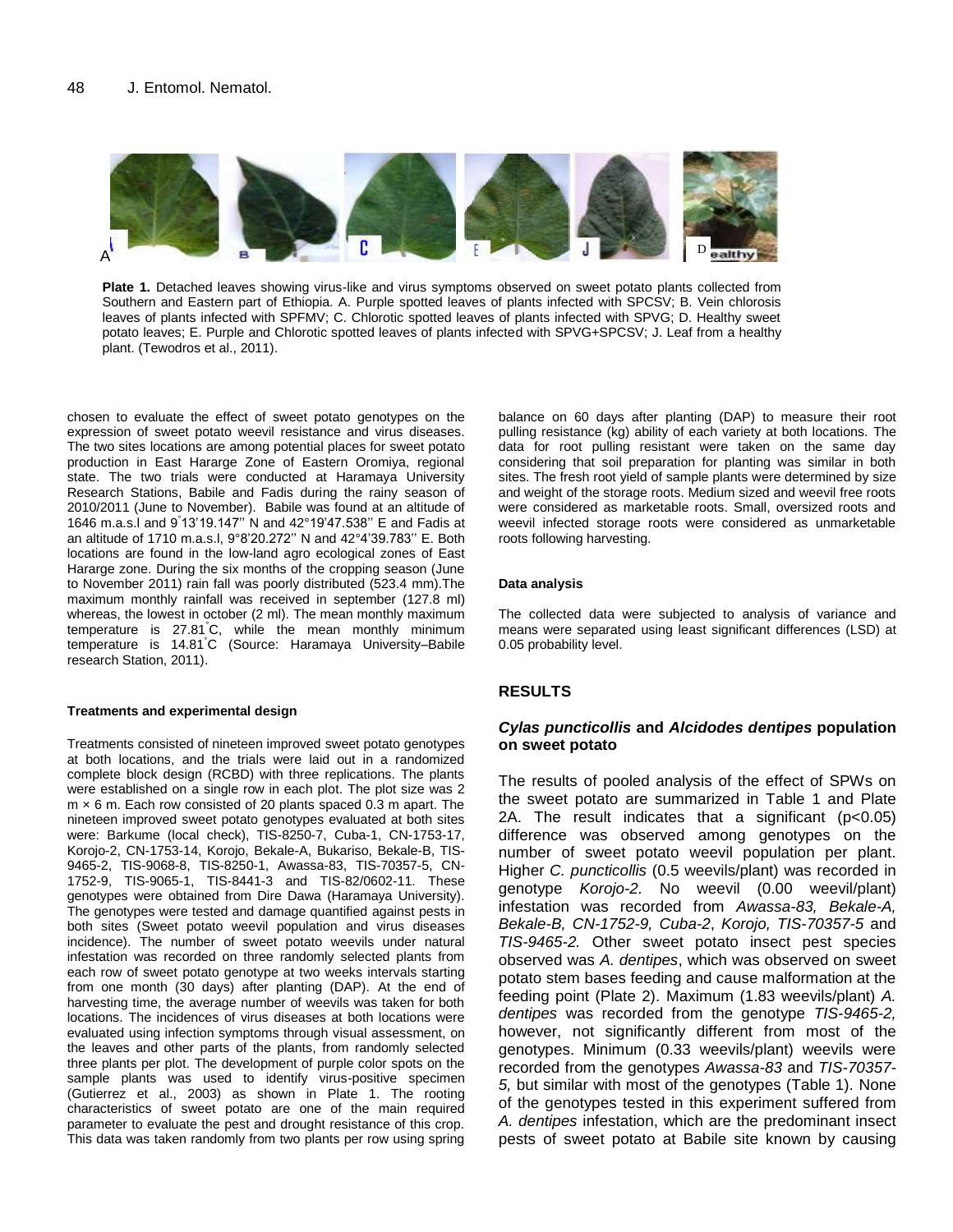| Genotype              | Mean value of pooled analysis |                       |                         |                       |                         |  |
|-----------------------|-------------------------------|-----------------------|-------------------------|-----------------------|-------------------------|--|
|                       | C. puncticollis               | A. dentipes           | RPR (Km)                | <b>PRD (%)</b>        | FRY (t/hac)             |  |
| Awassa-83             | 0.00 <sup>b</sup>             | $0.33^c$              | $18.55^{\circ}$         | $30.16^{a}$           | 19.16 <sup>bcd</sup>    |  |
| Barkume (Local check) | $0.16^{ab}$                   | $1.33^{abc}$          | $16.13$ <sup>abcd</sup> | $21.46^{ab}$          | $28.75^{\circ}$         |  |
| Bekale-A              | 0.00 <sup>b</sup>             | $1.16^{\text{abc}}$   | 17.71 <sup>abc</sup>    | 6.47 <sup>d</sup>     | 4.00 <sup>hi</sup>      |  |
| Bekale-B              | 0.00 <sup>b</sup>             | $0.66^{\text{abc}}$   | $16.16$ <sup>abcd</sup> | 6.04 <sup>d</sup>     | $10.58$ <sup>efgh</sup> |  |
| <b>Bukariso</b>       | $0.16^{ab}$                   | 1.50 <sup>abc</sup>   | $13.91$ <sup>cde</sup>  | 15.02 <sup>bcd</sup>  | $8.00^{fghi}$           |  |
| CN-1752-9             | 0.00 <sup>b</sup>             | $1.66^{ab}$           | 15.91 <sup>abcd</sup>   | 11.42 <sup>bcd</sup>  | $10.16$ <sup>efgh</sup> |  |
| CN-1753-14            | $0.16^{ab}$                   | $1.66^{ab}$           | $18.35^{a}$             | $19.07^{bc}$          | 10.50 <sup>efgh</sup>   |  |
| CN-1753-17            | $0.16^{ab}$                   | $0.66$ abc            | 16.30 <sup>abcd</sup>   | 15.02 <sup>bcd</sup>  | $14.25$ <sup>def</sup>  |  |
| Cuba-2                | 0.00 <sup>b</sup>             | $0.66$ abc            | $18.10^{ab}$            | $13.73$ bcd           | 15.08 <sup>cde</sup>    |  |
| Korojo                | 0.00 <sup>b</sup>             | 1.33 <sup>abc</sup>   | 16.80 <sup>abcd</sup>   | 8.68 <sup>cd</sup>    | 3.80 <sup>hi</sup>      |  |
| Korojo-2              | 0.50 <sup>a</sup>             | 0.50 <sup>c</sup>     | 18.00 <sup>ab</sup>     | 4.40 <sup>d</sup>     | 2.50 <sup>1</sup>       |  |
| TIS-70357-5           | 0.00 <sup>b</sup>             | $0.33^{\circ}$        | $15.69$ <sup>abcd</sup> | $18.66$ <sub>bc</sub> | 22.00 <sup>abc</sup>    |  |
| TIS-82/00607-11       | $0.16^{ab}$                   | $0.66$ <sup>abc</sup> | 16.00 <sup>abcd</sup>   | 10.47 <sup>cd</sup>   | 7.25 <sup>ghi</sup>     |  |
| TIS-8250-1            | $0.33^{ab}$                   | $0.50^{\rm abc}$      | $18.41^a$               | 13.69 <sup>bcd</sup>  | $22.33^{ab}$            |  |
| TIS-8250-7            | $0.33^{ab}$                   | $0.83^{\rm abc}$      | $11.41^e$               | 10.25 <sup>cd</sup>   | 9.91 <sup>efgh</sup>    |  |
| TIS-8441-3            | $0.33^{ab}$                   | $1.66^{ab}$           | $16.10^{\text{abcd}}$   | $13.37$ bcd           | 7.33 <sup>fghi</sup>    |  |
| TIS-9065-1            | $0.16^{ab}$                   | 0.83 <sup>abc</sup>   | $18.41^a$               | 10.72 <sup>bcd</sup>  | $13.66$ <sup>defg</sup> |  |
| TIS-9068-8            | $0.16^{ab}$                   | 1.00 <sup>abc</sup>   | 14.08 <sup>bcde</sup>   | $18.01^{bc}$          | $9.16$ <sup>efghi</sup> |  |
| TIS-9465-2            | 0.00 <sup>b</sup>             | $1.83^{a}$            | $17.66$ <sup>abcd</sup> | $18.68$ <sub>bc</sub> | $20.25$ <sub>bcd</sub>  |  |
| Mean                  | 0.14                          | 1.00                  | 16.26                   | 13.96                 | 12.56                   |  |
| LSD(0.05)             | 0.39                          | 1.22                  | 4.04                    | 10.92                 | 6.99                    |  |
| P-value               | 0.23.,                        | 0.20                  | 0.23                    | 0.0058                | 0.20                    |  |
| <b>Locations</b>      |                               |                       |                         |                       |                         |  |
| <b>Babile</b>         | $0.12^{a}$                    | $1.64^a$              | $18.35^{a}$             | $13.39^{a}$           | 15.01 <sup>a</sup>      |  |
| Fadis                 | $0.15^a$                      | 0.36 <sup>b</sup>     | $14.16^{b}$             | $14.54^a$             | $10.11^{b}$             |  |

**Table 1.** Effects of sweet potato genotypes on the number of sweet potato weevils, root pulling resistance, percent root damage and total fresh root yield in East Hararge, Oromiya, Ethiopia, 2010/2011.

Means with the same letter with in the same column are not significantly different at p<0.05, Fisher's Least Significant Difference test. RPR=Root Pulling Resistance. PRD = Percent root damage. FRD = Fresh root yield.

stem base malformation (Plate 2A and B). The comparative analysis of SPWs population at the two locations have shown the non-significant difference for *C. puncticollis* but *A. dentipes* with significantly more population of *A. dentipes* at Babile (1.64 weevils/plant) than Fadis (0.36 weevils/plant).

# **Root pulling resistance (RPR)**

Significant differences (p<0.05) among genotypes in RPR were recorded (Table 1). Maximum (18.55 kg) root pulling resistance was obtained from *Awassa-83,* with statistically similar result with all the other genotypes except Bukariso, TIS8250-7, and TIS 9068-8*.* Minimum RPR (11.41 kg) was recorded from *TIS-8250-*7, but statistically similar with *TIS-9068-8* genotype and Bukariso.

### **Virus diseases incidence/symptom**

Sweet potato genotypes showed variation in regarding their reaction to sweet potato virus diseases at both locations among genotypes (Table 2). Sweet potato Chlorotic stunt virus (SPCSV) symptoms were observed in many plants and some stunted plants were observed from plots planted with genotypes Korojo-2, Korojo, Bekale-B, Awassa-83, TIS-70357-5, TIS-9065-1, TIS-8441-3, TIS-82/0602-11 and on farmers variety Barkume (Local Check), indicating that they are relatively susceptible to this virus infections. The rest of genotypes have shown no viral infection symptom at Babile research station. Whereas, in Fadis the genotypes Korojo-2, Bekale-B, Awassa-83, TIS-8250-1, TIS-82/00607-11, CN-1752-9, TIS-9068-8, TIS-8250-1, CN-1753-14, Bukariso, Cuba-2, CN-1753-17 and Barkume (Local Check) have shown viral diseases infection. In both sites only three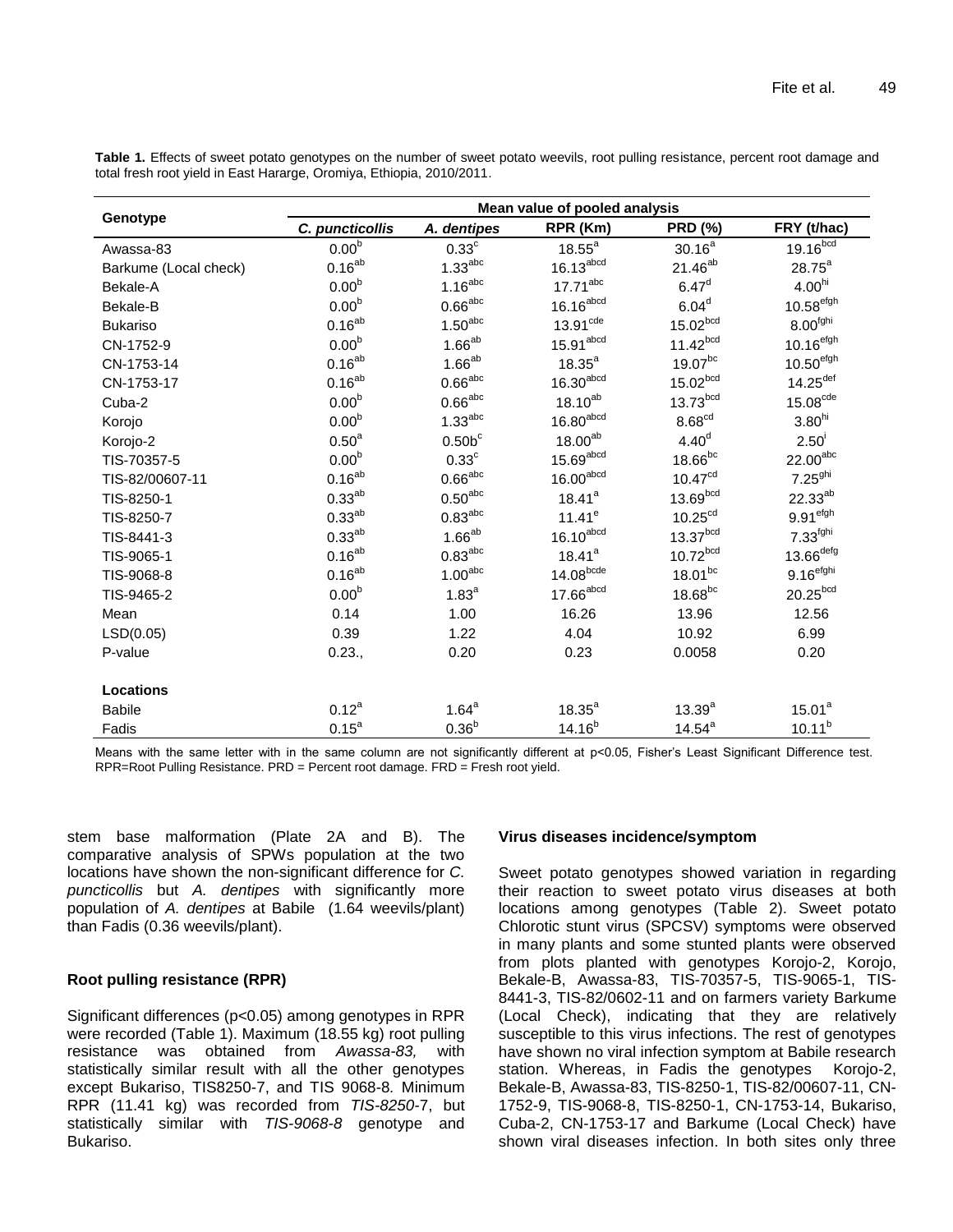

**Plate 2.** Sever infestation and damage to sweet potato stem and storage roots. (A) Adult, pupa and larva of *A. dentipes* (Striped Sweet potato weevil) (at Babile) feeding up on crown; (B) Stem of sweet potato plants filled with frasses of *A. dentipes* and caused malformation (at Babile); (C) Adult of sweet potato weevil, *C. puncticollis* (at Fadis) feeding on sweet potato roots and (D) Necrotic lesions and cracks caused by *Scutellonema bradys* (roots damaged by nematode attacks) (at Babile), Eastern Hararge, Oromiya, Ethiopia, 2010/2011 cropping season.



**Plate 3.** Damage to different genotypes of sweet potato by different pests. (A) Damage by flea beetles; (B and C) Damage by *C. puncticollis*; (d) Damage by other soil insect pest of sweet potato.

genotypes (Bekale-A, TIS-8250-7 and TIS-9465-2) have shown no viral infection symptom.

### **Damaged storage roots (%)**

There were significant variations (p<0.05) among the tested genotypes concerning storage root damage by sweet potato weevil (Table 1 and Plate 3). The highest damage (30.16%) due to sweet potato weevil was recorded on *Awassa-83,* but statistically similar with Barkume (local check) and the lowest damage (4.40%) was from Korojo-2, Bekale-A (6.47%) and Bekale-B (6.04%).

### **Fresh root yield (t/ha)**

There were significant differences (p<0.05) among the genotypes about storage root yield (Table 1). The variety Barkume (Local check) had the highest (28.75 t/ha) fresh

root yields, but statistically not different from TIS-70357-5 and TIS-8250-1 and on the contrary genotype Korojo-2 gave the lowest fresh root yield (2.50 t/ha).

### **Number of marketable and unmarketable storage roots per plot**

A significant difference (p<0.05) was observed among genotypes about the number of storage roots per plots (marketable and unmarketable) (Table 2). The highest number of marketable storage roots (39.33 roots/plot) was recorded on genotype TIS-70357-5, but statistically not significantly different from Barkume, TIS-8250-1, TIS-9065-1 and TIS-9465-2. Lowest (4.66 roots/plot) was obtained from Korojo-2 which is statistically similar with Bekale-A, Bukariso, Korojo, TIS-8441-3 and TIS-9068-8. Concerning the number of unmarketable roots, maximum (19.50 roots/plot) was obtained from Barkume, but statistically not significantly different from Awassa-83, TIS-9465-2, TIS-70357-5 and CN-1753-14 and on the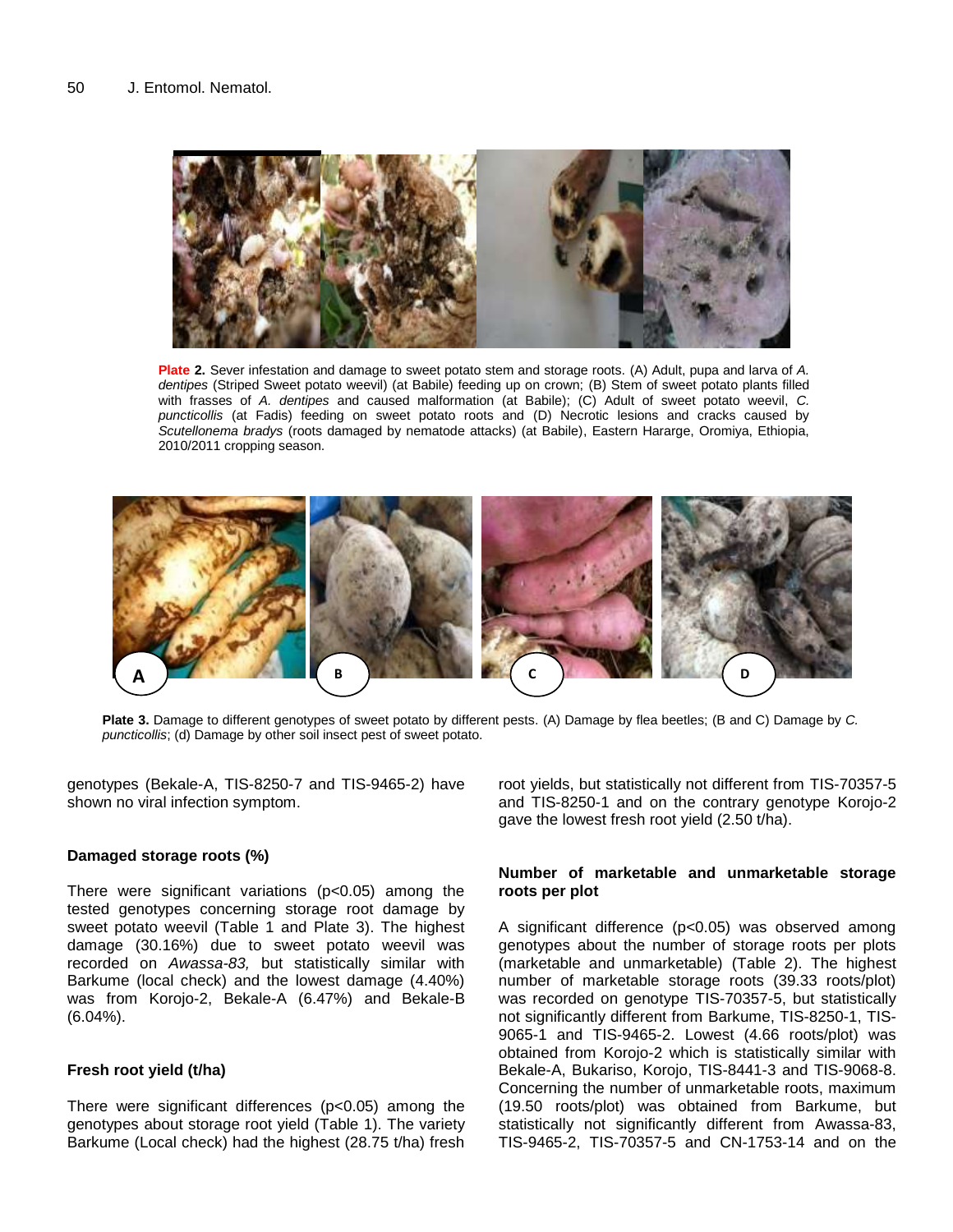|                       | Mean value of pooled analysis |                         | Locations              |                   |  |
|-----------------------|-------------------------------|-------------------------|------------------------|-------------------|--|
| Genotype              |                               |                         | <b>Babile</b>          | <b>Fadis</b>      |  |
|                       | No. M roots/plot              | No. unM roots/plot      | <b>Virus incidence</b> |                   |  |
| Awassa-83             | $20.50^{\text{cde}}$          | $14.50$ <sup>abcd</sup> | Diseases observed      | Diseases observed |  |
| Barkume (Local check) | 35.50 <sup>ab</sup>           | $19.50^{a}$             | Diseases observed      | Diseases observed |  |
| Bekale-A              | 8.83 <sup>gh</sup>            | 2.00 <sup>fg</sup>      | No symptoms            | No symptoms       |  |
| Bekale-B              | 20.83 <sup>cde</sup>          | 3.83 <sup>efg</sup>     | Diseases observed      | Diseases observed |  |
| <b>Bukariso</b>       | $14.16$ <sup>efgh</sup>       | $7.16$ <sup>defg</sup>  | No symptoms            | Diseases observed |  |
| CN-1752-9             | $25.66$ <sub>bcd</sub>        | 6.83 <sup>defg</sup>    | No symptoms            | Diseases observed |  |
| CN-1753-14            | $20.66$ <sup>cde</sup>        | $11.66^{\text{abcde}}$  | No symptoms            | Diseases observed |  |
| CN-1753-17            | $22.00^{\text{cde}}$          | 8.83 <sub>bcdefg</sub>  | No symptoms            | Diseases observed |  |
| Cuba-2                | 19.33 <sup>cdef</sup>         | $7.58$ <sup>defg</sup>  | No symptoms            | Diseases observed |  |
| Korojo                | $9.16^{fgh}$                  | 3.50 <sup>efg</sup>     | Diseases observed      | No symptoms       |  |
| Korojo-2              | 4.66 <sup>h</sup>             | 1.50 <sup>9</sup>       | Diseases observed      | Diseases observed |  |
| TIS-70357-5           | $39.33^{a}$                   | $17.33^{ab}$            | Diseases observed      | No symptoms       |  |
| TIS-82/00607-11       | $15.83$ <sup>defg</sup>       | 6.50 <sup>defg</sup>    | Diseases observed      | Diseases observed |  |
| TIS-8250-1            | $29.50$ <sup>abc</sup>        | 10.33 <sub>bcdef</sub>  | No symptoms            | Diseases observed |  |
| TIS-8250-7            | $22.33$ <sup>cde</sup>        | 7.91 <sup>cdefg</sup>   | No symptoms            | No symptoms       |  |
| TIS-8441-3            | $14.83$ <sup>efgh</sup>       | $8.00^{\text{cdefg}}$   | Diseases observed      | No symptoms       |  |
| TIS-9065-1            | $29.33^{abc}$                 | $10.16^{\text{bcdef}}$  | Diseases observed      | Diseases observed |  |
| TIS-9068-8            | $18.83$ <sup>defg</sup>       | $9.66^{bcdefg}$         | No symptoms            | Diseases observed |  |
| TIS-9465-2            | 34.33 <sup>ab</sup>           | $16.33$ <sup>abc</sup>  | No symptoms            | No symptoms       |  |
| Mean                  | 21.35                         | 9.11                    |                        |                   |  |
| LSD(0.05)             | 10.38                         | 8.51                    |                        |                   |  |
| P-value               | 0.049                         | 0.008                   |                        |                   |  |
|                       |                               |                         |                        |                   |  |
| Location              |                               |                         |                        |                   |  |
| <b>Babile</b>         | 26.08 <sup>a</sup>            | 8.89 <sup>a</sup>       |                        |                   |  |
| Fadis                 | $16.61^{b}$                   | 9.33 <sup>a</sup>       |                        |                   |  |

**Table 2.** Effects of sweet potato genotypes on number of marketable and unmarketable roots per plot and virus incidence in East Hararge, Oromiya, Ethiopia, 2010/2011.

Means with the same letter with in the same column are not significantly different at p<0.05. Fisher's Least Significant Difference test. No.M roots/plot= Number of marketable roots per plot; No.unM roots/plot= Number of unmarketable roots per plot.

other hand, the lowest (1.50 roots/plot) was recorded from Koroo-2 which is similar with most of the genotypes tested in this experiment.

# **DISCUSSION**

Sweet potato weevils, *C. puncticollis* and *A. dentipes*, are important pests of sweet potato in the study area. Among these, the former was the most prevalent and destructive insect pest known by direct feeding up on the harvestable storage roots of sweet potato genotypes. Whereas, *A. dentipes*, which is the most predominant insect pest at Babile, caused malformation on the crown (stem base) and rupture of vascular tissues and also, this insect were observed on all genotypes tested. However, variation in susceptibility to *C. puncticollis* and *A. dentipes* was found

among genotypes.

In this experiment, no complete resistance was observed even though there is to some extent lower number of sweet potato weevils on some genotypes. For instance, *Awassa-83* was not infested with *C. puncticollis*, however, infested by *A. dentipes* which are the insect responsible for the high percent damaged roots recorded by this genotype. Mullen et al. (1980) reported the existence of moderate level resistance of sweet potato genotypes to an infestation of sweet potato weevil, *C. formicarius*. The report of Thompson et al*.* (2001) also confirms the presence of low resistance levels in different sweet potato genotypes. Rooting characteristics play a vital role against the attack of soil insects in sweet potato. Variation among genotypes was observed on rooting characteristics. In this experiment most genotypes have deep-rooting characteristics that lead to moderate levels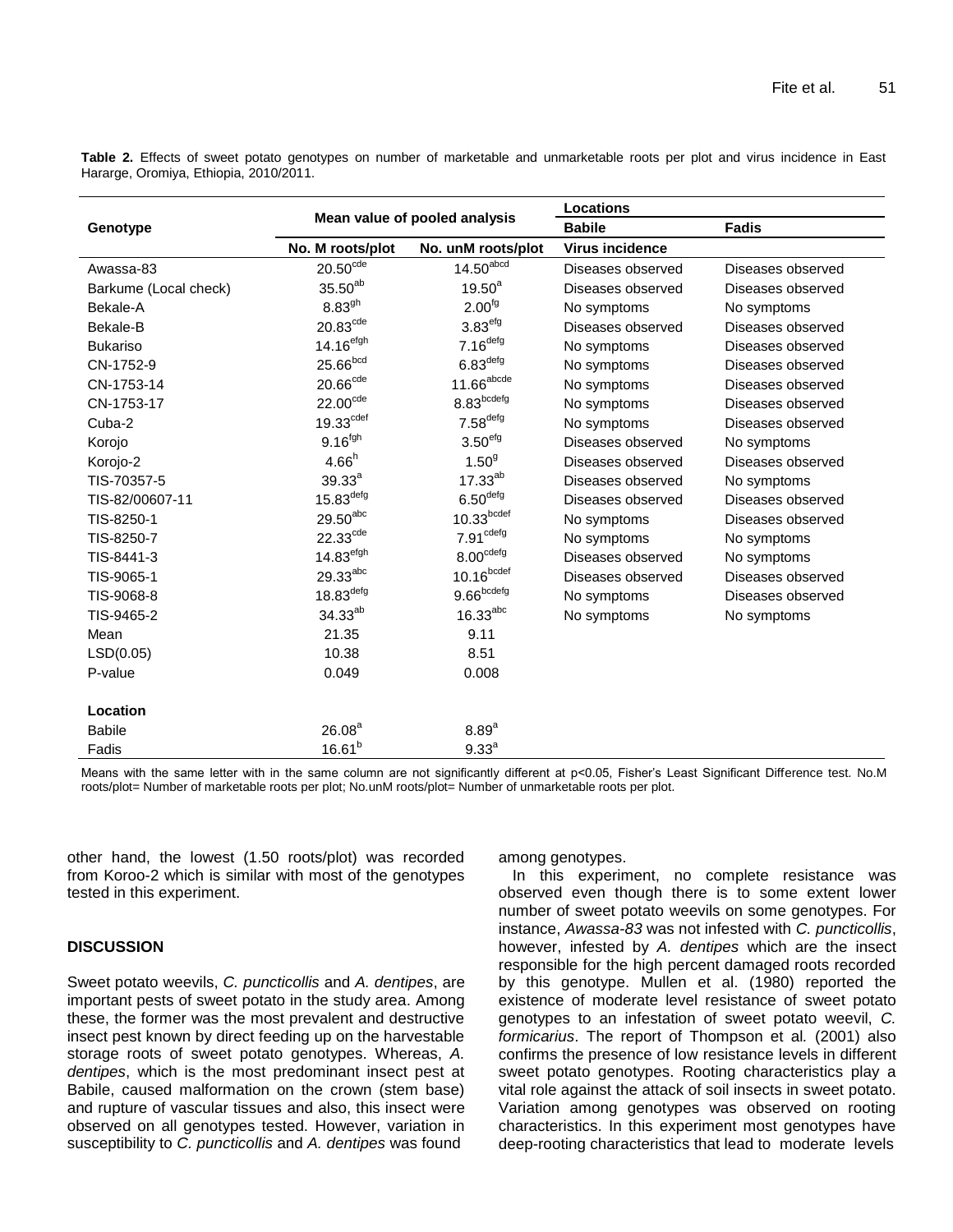of weevil population escaping the storage roots from severe damage since in deeply rooted genotypes there was reduced soil cracking around the root zone that limited the exposure of roots to weevils. Previous workers reported similar results (Muyinza et al., 2007). Not only the deeply rooted characteristics of sweet potato, but also the size of root had a vital role in influencing the damage by SPW. The report by Kabi et al. (2001) also claims that size of root tubers influenced their damage and hence yields loss due to *Cylas spp*. Some field trails suggests that physical traits that allow sweet potato to avoid damage such as rooting depth, arrangement, root size and shape, as played important roles in conferring resistance to *Cylas spp*. (Singh et al., 1987; Talekar, 1987b) and in other crops (Karuppaiah et al., 2017).

The documentation of maximum root damage of 30.16% due to weevil from the high yielding genotype *Awassa-83*, 21.46% from *Barkume* indicates the absence of resistance of this genotype in the present study. The low level of damage from Korojo-2 and the lower percentage of root damage in TIS-82/00607-11 genotypes might be due to the production of latex by these varieties, which can be used as a defense mechanism against the sweet potato weevil infestation. Previous reports also confirm that the latex production by sweet potato significantly reduced feeding and oviposition and the number of feeding puncture (Nottingham et al., 1988). Similarly Data et al. (1996) reported that sweet potato root latex could be a contributing factor in sweet potato resistance to *C. formicarius*. Stevenson et al. (2009) and Muyinza et al. (2012) also reported one East African genotype, New Kawogo, as a variety that has shown the promising source of resistance to pest infestation. Jackson and Bohac (2007) reported that in North America there is strong evidence for resistance among dry-fleshed cultivars.

The results of the current study revealed a high prevalence of virus diseases and variation in the incidence among genotypes in eastern Hararge, Oromiya, Ethiopia. Most of the invaded plants were characterized by leaf burning, general chlorosis, growth stunting, vein chlorosis and purpling. This is in agreement with Tewodros et al. (2011) who observed that the most common symptoms of sweet potato were general chlorosis, leaf clearing (leaf burning), leaf distortion, mosaic, purpling, stunting, and vein chlorosis. They further noted SPFMV followed by SPCSV are the two most widely spread, sweet potato viral diseases attacking sweet potato in East Africa.

Carey et al. (1999) also opined that sweet potato virus disease complex (SPVD), caused by dual infection with SPFMV and SPCSV, are the most important disease of sweet potato in Africa. These two viruses are the most common and damaging as reported in other East African countries (Mukasa et al., 2003; Ateka et al., 2004). The presence of high prevalence of sweet potato viral disease in the Eastern Hararge is an indicative for the high population of aphid and whitefly vectors due to the favorability of the environment for these insects. This result is in agreement with the finding of Aritua et al. (1998) who suggested that lower altitude, warmer and drier climate, which may favor a higher population of aphid and whitefly vectors of the viruses, result in higher disease incidences. However, previous reports by Tewodros et al. (2011) indicated that there is a low prevalence of sweet potato virus disease in Eastern Ethiopia when compared with southern Ethiopia.

## **Conclusion**

The present study suggests that both sweet potato weevils and sweet potato virus are becoming a threat to sweet potato production in Eastern Oromiya, in particular, east Hararge. Genotypes; Awassa-83 and TIS-70357-5 had least load of sweet potato weevils (both) while, Bekale-A, TIS-8250-7 and TIS-9465-2 genotypes were free of virus diseases. Genotypes shown resistance to sweet potato pests can be used in varietal improvement program. Our studies concluded that, the resistant sweet potato genotypes identified for SPW and SPVD could be utilized in integrated sweet potato production for the locations where the pests are major production bottleneck, like in Eastern Hararge. The current study on viral diseases is only based on qualitative data, therefore any future management attempts or study should concentrate on quantitative studies and must give due emphasis for virus infection. Moreover, further investigation is needed with the promising genotypes showing tolerance to sweet potato pests in this experiment.

# **CONFLICT OF INTERESTS**

The authors have not declared any conflict of interests.

### **ACKNOWLEDGEMENT**

The authors acknowledge potato and sweet potato Bioinnovate Consortium Project for financing the experiments. Also Addis Ababa, Jimma and Haramaya Universities are acknowledged for their support particularly in providing facilities needed for the work.

#### **REFERENCES**

Abraham A (2010). Associated viruses threatening sweet improvement and production in Ethiopia. Afr. Crop Sci. J. 18:207-213.

Alehegne T**,** Eyob T (2013). Screening chemical pesticides for the management of sweet potato weevil, *Cylas puncticollis*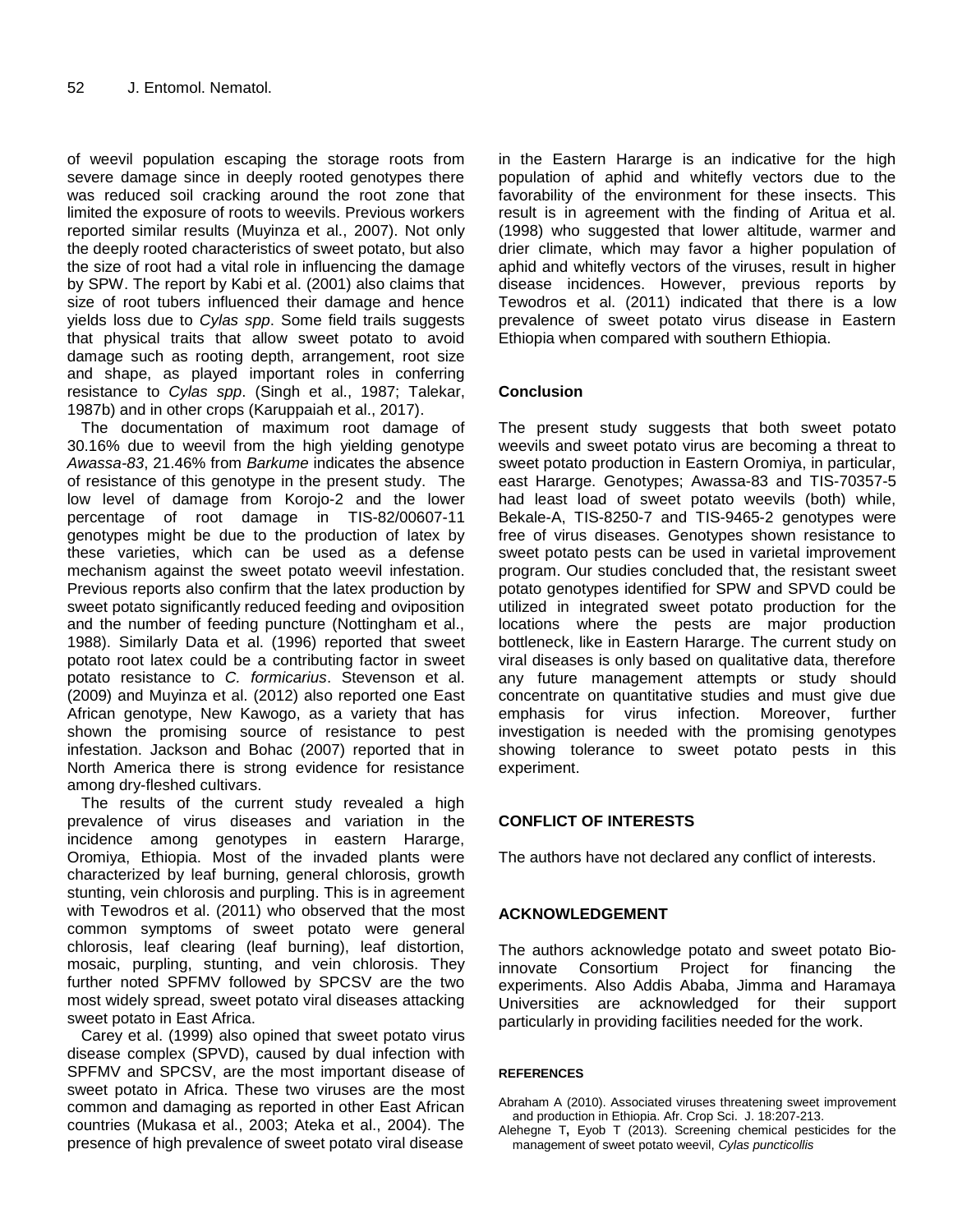(Bohemann). Int. J. Adv. Agric. Res. 1:48-57.

- Aritua V, Adipala E, Carey EE, Gibson RW (1998). The Incidence of Sweet potato Virus Disease and Virus Resistance of Sweet potato Grown in Uganda. Ann. Appl. Biol. 132:399- 411.
- Ateka EM, Njeru RW, Kibaru AG, Kimenju JW, Barg E, Gibson RW, Vetten HJ (2004). Identification of viruses infecting sweet potato in Kenya. Ann. Appl. Biol. 144: 371-379.
- Braimah H, van Emden HF (2010). [Prospects and challenges for](http://www.tandfonline.com/doi/full/10.1080/09670870903174312)  [sustainable management of the mango stone weevil,](http://www.tandfonline.com/doi/full/10.1080/09670870903174312) *Sternochetus mangiferae* [\(F.\) \(Coleoptera: Curculionidae\) in West Africa: a review.](http://www.tandfonline.com/doi/full/10.1080/09670870903174312)  Int. J Pest .Manag. 56:91-101.
- Carey EE, Gibson RW, Fuentes S, Machmud M, Mwanga ROM, Turyamureeba G, Zhang L, Ma D, Abo El-Abbas F, El-Abbas F, Bedewy R, Salazar L (1999). The causes and control of virus diseases of sweet potato in developing countries: is a sweet potato virus disease the main problem. In: Impact on a changing world. International potato Center CIP for 1997-98. pp. 241-248.
- Carey EE, Gibson RW, Fuentes S, Machmud M, Mwanga ROM, Turyamureeba G, Zhang L, Ma D, Abo ElF, ElBedewy R,Salazar L (1999). The causes and diseases of sweetpotato in developing countries: is sweetpotato virus disease the main problem. In: Impact on a changingworld. International Potato Center Report for 1997. Pp. 241-248.
- Cisneros F, Gregory P (1994). Potato pest management. Aspects Appl. Biol. 39:113-124.
- Cisneros F, Alcazar J, Palacios M, Ortiz O (1995). A strategy for developing and implementing integrated pest management. CIP Circular 21(3):2-7.
- Data ES, Nottingham SF, Kays SJ (1996). Effect of Sweet potato latex on Sweet potato weevil feeding and oviposition. J. Econ. Entomol. 89:544-549.
- Ebregt E, Struik PC, Abidin PE, Odongo B (2005). Pest damage in sweet potato, groundnut and maize in North - Eastern Uganda with special reference to damage by millipedes (Diplopoda). NJAS - Wageningen. J. Life .Sci. 53:49-69.
- Emana G (1990). Integrated approach to control the Sweet potato weevil, *Cylas puncticollis.* In: Committee of Ethiopian Entomologists, (eds.). Proceedings of the  $10<sup>th</sup>$  annual meeting  $7-9$ Feb. 1990, Addis Ababa, Ethiopia.
- Fuglie KO (2007). Priorities for Sweet potato Research in Developing Countries: Results of a Survey. Am. J. Potato Res. 84.5:353-365.
- Geleta D (2009). *In vitro* Production of Virus Free Sweet potato [Ipomoea batatas (L.) Lam] by Meristem Culture and Thermotherapy. MSc Thesis, Addis Ababa University, Addis Ababa, Ethiopia.,
- Gibson RW, Mwanga ROM, Kasule S, Mpembe I, Carey EE (1997). Apparent Absence of Viruses in the Most Symptomless Field-Grown Sweet potato in Uganda. Ann. Appl. Biol. 130:481-490.
- Gutierrez DL, Fuentes S, Salazar LF (2003). Sweet potato Virus Disease (SPVD): Distribution. Incidence and effete on Sweet potato Yield in Peru. Plants Dis. 87:297-302.
- Jackson DM, Bohac JR (2007). Resistance of Sweet potato Genotypes to Adult *Diabrotica* Beetles. J. Econ. Entomol, 100 (2): 566-572.
- Jansson RK, Heath RR, Coffelt JA (1989). Temporal and spatial patterns of sweet potato weevil (Coleoptera: Curculionidae) counts in pheromone-baited traps in white-fleshed sweet potato fields in southern Florida. Entomol. Entomol. 18(4):691-697.
- Kabi S, Ocenga-Latigo MW, Smit NEJM, Stathers TE, Rees D (2001). Influence of sweet potato rooting characteristics on infestation and damage by *Cylas* spp. Afr. Crop. Sci. J. 9:165-174.
- Kapinga R, Mtunda K, Chillosa D, Rees D (1996). "An assessment of damage of traded fresh sweetpotato roots. In: Roots and Tuber Crops Research Programme, Progress Report for 1996, Mwanza, Ed., Research and Training Department, Ministry of Agriculture and Co-Operatives, Dar es Salaam, Tanzania.
- Karuppaiah V (2015). Seasonality and management of stone weevil, *Aubeus himalayanus* Voss (Curculionidae: Coleoptera in Indian Jujube (*Ziziphus mauritiana* L). Afr. J Agric. Res. 10:871-876.
- Karuppaiah V, Hare Krishna and Sharma SK (2017). Factors Influencing Stone Weevil (Aubeus himalayanus Voss) Infestation in Indian Jujube. Int. J. Curr. Mic. Appl. Sci. 6:483-486.
- Karyeija RF, Kreuze JF, Gibson RW, Valkonen JPT (2000). Two serotypes of Sweet potato feathery mottle virus in Uganda and their interaction with resistant Sweet potato cultivars. Phytopathology 90:1250-1255.
- Mao L, Jett LE, Story RN, Hammond AM, Peterson JK, Labonte DR (2004). Influence of Drought Stress on Sweet potato Resistance to Sweet potato Weevil, *Cylas formicarius* (Coleoptera: Apoinidae), and Storage Root Chemistry. Fla. Entomol. 87:261-267.
- Mukasa SB, Rubaihayo PR, Valkonen JPT (2003). Incidence of viruses and virus like disease of sweet potato in Uganda. Plant Dis. 87:329- 335.
- Mukasa SB, Rubaihayo PR, Valkonen JPT (2003). Incidence of viruses and virus-like diseases of sweetpotato in Uganda. Plant Dis. 87:329- 335.
- Mullen MA, Jones RT, Arbogast JM, Schalk DR, Paterson T, Boswell E,Earhart DR (1980). Field selection of sweet potato lines and cultivars for resistance to the Sweet potato weevil. J. Econ. Entomol. 73:288-290.
- Muyinza H, Stevenson P, Mwanga R, Talwana H, Murumu J, Odongo B (2007). The relationship between stem base and root damage by *Clylas* spp. on sweet potato. Afr. Crop Sci. Proc. 8:955-957.
- Muyinzaa H, Talwanab HL, Mwanga ROM, Stevenson PC (2012). Sweet potato weevil (*Cylas* spp.) resistance in African sweet potato germplasm. Int. J. Pest Manage. 58 (1):73-81.
- Ndunguru J, Kapinga R (2007). Viruses and virus-like diseases affecting sweet potato subsistence farming in southern Tanzania. Afr. J. Agric. Res. 2 (5): 232-239
- Nottingham SF, Son KC, Wilson DD, Severson RF, Kays SJ (1988). Feeding by adult sweet-potato weevils, *Cylas-formicariuselegantulus*, on sweet-potato leaves. Entomologia Experimentalis et Applicant. 48(2):157-163.
- Otto N, Russel M, Eric C (2006). Sweet potato weevil. A review of recent management advances and appraisal of previous research in Papua. New Guinea and Australia. 39p.
- Powell KS, Hatlemink AE, Eganae JF, Walo C, Polomas S (2001). Sweet potato weevil (*Cylas formicarius*) incidence in the Humid Lowland of PNG. In : Proceedings of food security in Papua New Guinea. (Edited by Bourke, R. M. et.al.,). 6 - 12 July 1998. pp. 736 - 745.
- Rajasekhara RK, Naskar SK, Misra RS, Mukherjee A, Thakur NSA, Yadav DS (2006). Distribution of Major insect pests of Tuber crops and their natural enemies in North Eastern Hill Region of India. In: Annual Report 2005-2006, Central Tuber Crops Research Institute. (Edited by Premkumar, T. et al.), Thiruvananthapuram, Kerala, India. pp. 106-108.
- Rwegasira GM, Marandu EF, Gibson RW, Kapinga RE (2004). Control of sweet potatoes virus disease through farmers field school approach in Kagera region, Tanzania. Presentation at symposium of International society of tropical root crops, Africa branch 9th triennial symposium, 31 October - 5 November 2004, Mombasa, Kenya.
- Shiferaw M, Fikre H, Fekadu G, Elias U (2014). Sweetpotato Diseases Research in Ethiopia. Int. J. Agric. Innov. Res.2:2319-1473.
- Singh B, Yazdani SS, Hameed SF (1987). Sources of resistance to *Cylas* formicarius Fab. in sweet potato: Morphological characters. Indian J. Entomol. 49:414-419.
- Smit NEJM (1997). The effect of the indigenous cultural practices of inground storage and piecemeal harvesting of sweet potato on yield and quality losses caused by sweetpotato weevil in Uganda. Agric. ,Ecosyst. Environ*.* 64(3):191-200.
- Smit NEJM, Downham MCA, Laboke PO, Hall DR, Odongo B (2001). Mass trapping male *Cylas* spp. with sex pheromones: a potential IPM component in Sweet potato production in Uganda. Crop Protect. 20:643-651.
- [Smit](http://www.tandfonline.com/author/Smit%2C+N+E+J+M) NEJM, [Matengo](http://www.tandfonline.com/author/Matengo%2C+L+O) LO (1995). Farmers' cultural practices and their effects on pest control in sweetpotato in South Nyanza, Kenya. Int. J. Pest. Manage. 41: 2-7.
- Stathers T, Namanda S, Mwanga ROM, Khisa G, Kapinga R (2005). Manual for sweet potato Integrated Production and Pest Management Farmer Field Schools in Sub-Sahara Africa. International Potato center Kampala, Uganda. 168p.